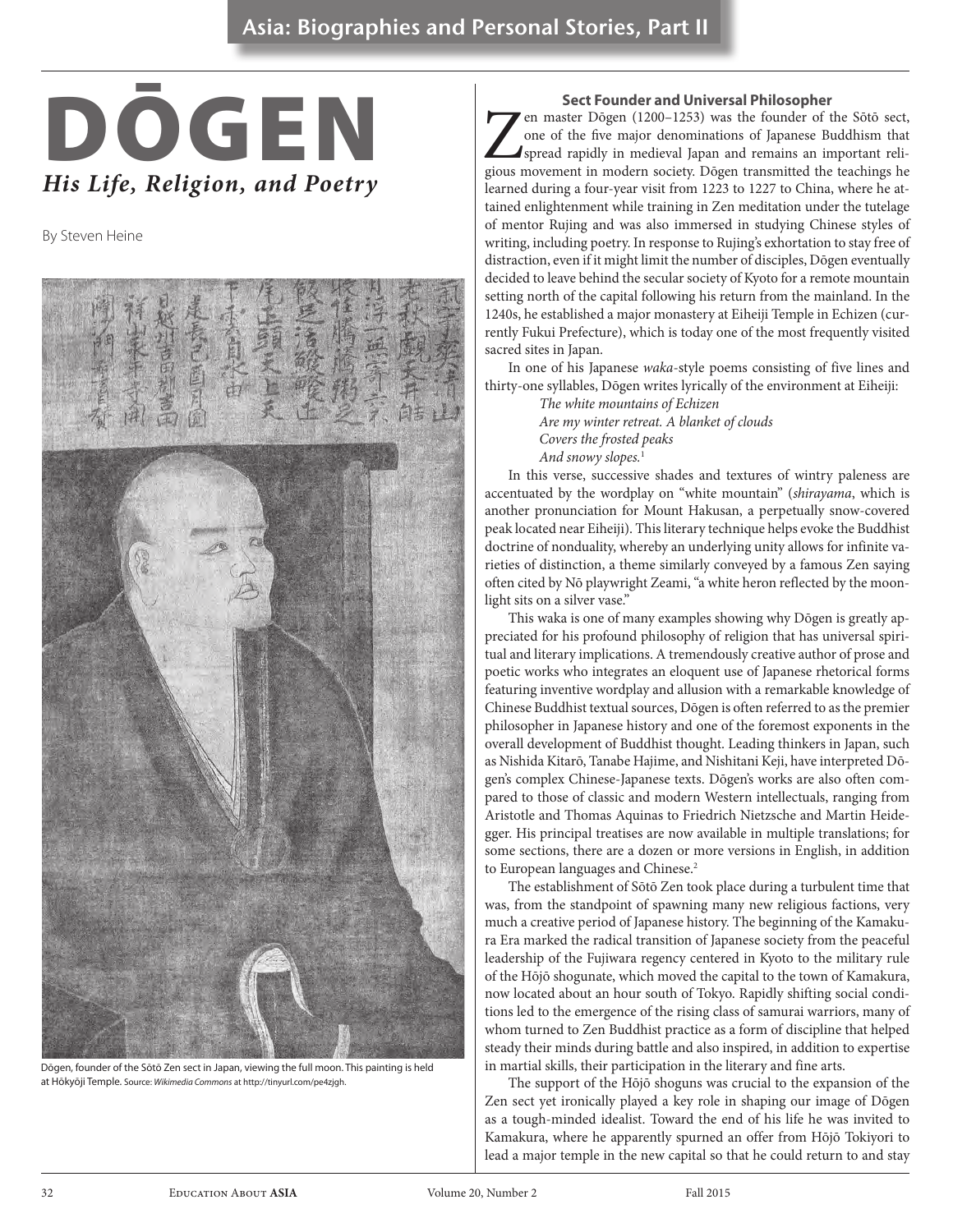secluded in his mountain monastery. During his travels back to Eiheiji, Dōgen wrote the following waka that captures dual feelings of vulnerability and determination:

> *In the heart of the night, The moonlight framing A small boat drifting, Tossed not by the waves Nor swayed by the breeze.*

The Kamakura Era (1185–1333) was marked by the decline of the traditional Tendai Buddhist sect, which was based at Enryakuji Temple situated on Mount Hiei just to the northeast of Kyoto and affiliated with the

Fujiwara clan. Tendai was challenged and changed by the onset of a number of innovative, charismatic Buddhist teachers. One of these monks was Eisai, who traveled to China a couple of decades before Dōgen and founded Rinzai, the other main Zen sect that also practices a form of meditation. Three additional leaders who favored a devotional style of Buddhist practice were Hōnen (Pure Land), Shinran (True Pure Land), and Nichiren (Nichiren).

All these denominations, referred to as examples of "New Kamakura Buddhism," are currently flourishing as mainstays of Japanese religion that is characterized by the saying, "Born Shintō, Die Buddhist," in that Shintō shrines perform ceremonies for birth and marriage whereas Buddhist temples conduct funerals and memorials. Sōtō Zen remains the largest Buddhist sect in terms of both the number of temples it supports (about 14,000) and the number of adherents who claim membership (over ten million).

Visitors to Eiheiji gain a sense of Dōgen's role as founder of a living tradition based on the practice of Buddhist meditation conducted as silent contemplation while sitting in the Eiheiji Temple in snow. Photo courtesy of Yoshihide Yoshizu.upright posture known as *zazen*. Dōgen learned the zazen

method during his stay in China. It was a practice he felt had been diminished by an emphasis on various kinds of rituals in Japanese styles of training. In a famous passage from his primary text, the *Shōbōgenzō* (*Treasury of the True Dharma*-*Eye*), a collection of ninety-five sermons and essays, Dōgen maintains that during a single instant of sitting meditation there arises unity of the mental and physical attributes of the practitioner, as well as a sense of oneness joining the individual with reality:

> *We become whole when sitting in zazen and entering a state in which we are no longer conscious of a separation of body and mind. If someone, even for a short moment, sits up straight in the balanced posture of the Buddha, it immediately becomes apparent that everything in the universe also exhibits the same equanimity and that this realization spreads through all of existence.*

Only a small fraction of Sōtō temples, however, are considered monastic training temples that focus on zazen practice for monks. The vast majority function as sites for burials or rites dedicated to local deities such as Inari or Tengu that were assimilated over the centuries into Sōtō religiosity. Nevertheless, in the postwar period, there has been a significant movement at many temples toward promoting *zazen-kai*, or weekly meditation sessions for laypeople, in addition to *Genzō-e*, or monthly lectures and discussions about the *Shōbōgenzō*.

## **Dōgen's Unique View of Impermanence**

The single main feature of Dōgen's distinctive approach to Buddhist theory and practice, which was reflected in his own background and upbringing during the unstable and unsettling historical period of the dawn of the Kamakura Era, is an approach to religious experience based on insightful reflection on *mujō-kan* (the meaning of impermanence). An understanding of the transiency of human and natural existence is realized by Dōgen

Visitors to Eiheiji gain a sense of Dōgen's role as founder of a living tradition based on the practice of Buddhist meditation conducted as silent contemplation while sitting in the upright posture known as *zazen*.



both in terms of personal experiences of sorrow and sadness—for example, when his parents died in childhood, he resolved to become a monk—and as the basis for a view of reality as fundamentally shifting and uncertain phenomena manifested in the fleeting beauty of natural surroundings, as disclosed at Eiheiji.

Dōgen's view represents a productive combination of Indian Buddhist philosophy in regard to the insubstantial, selfless nature of reality with the sensibility of the Japanese recognition through eloquent poetry of the effects of ephemerality. Schooled in the doctrines of Sakyamuni Buddha, Dōgen was greatly influenced by Japanese culture that emphasized coming to terms with the vicissitudes of life, which were reflected in medieval writings. Works such as *The Tale of Heike* (*Heike monogatari*), Chōmei's *An Account of My Hut* (*Hojoki*), and Kenkō's *Essays in Idleness* (*Tsurezuregusa*), which respond to the impact of famines and natural disasters, as well as human conflict and war in a whirlwind of complex social and political entanglements, evoke the ideals of *mono no aware* (poignant sadness based on the passing of things) and *sabi* (solitude). In that light, Dōgen emphasizes that we should not view the experience of enlightenment, known as *nirvana* (extinction of desire) in India or as *busshō* (all-encompassing Buddhanature) in Japan, as an eternal realm separable from impermanent reality. Instead, a thorough appreciation of the transitory nature of all phenomena must serve as the touchstone of Buddhist meditative training and mystical realization.

Much of Dōgen's emphasis on impermanence derives from his own experiences as recorded in his traditional biographies. Although many of the details of these records have been called into question by recent historiographical studies, the symbolism of the main events is still important for understanding the meaning of his philosophy of Zen. According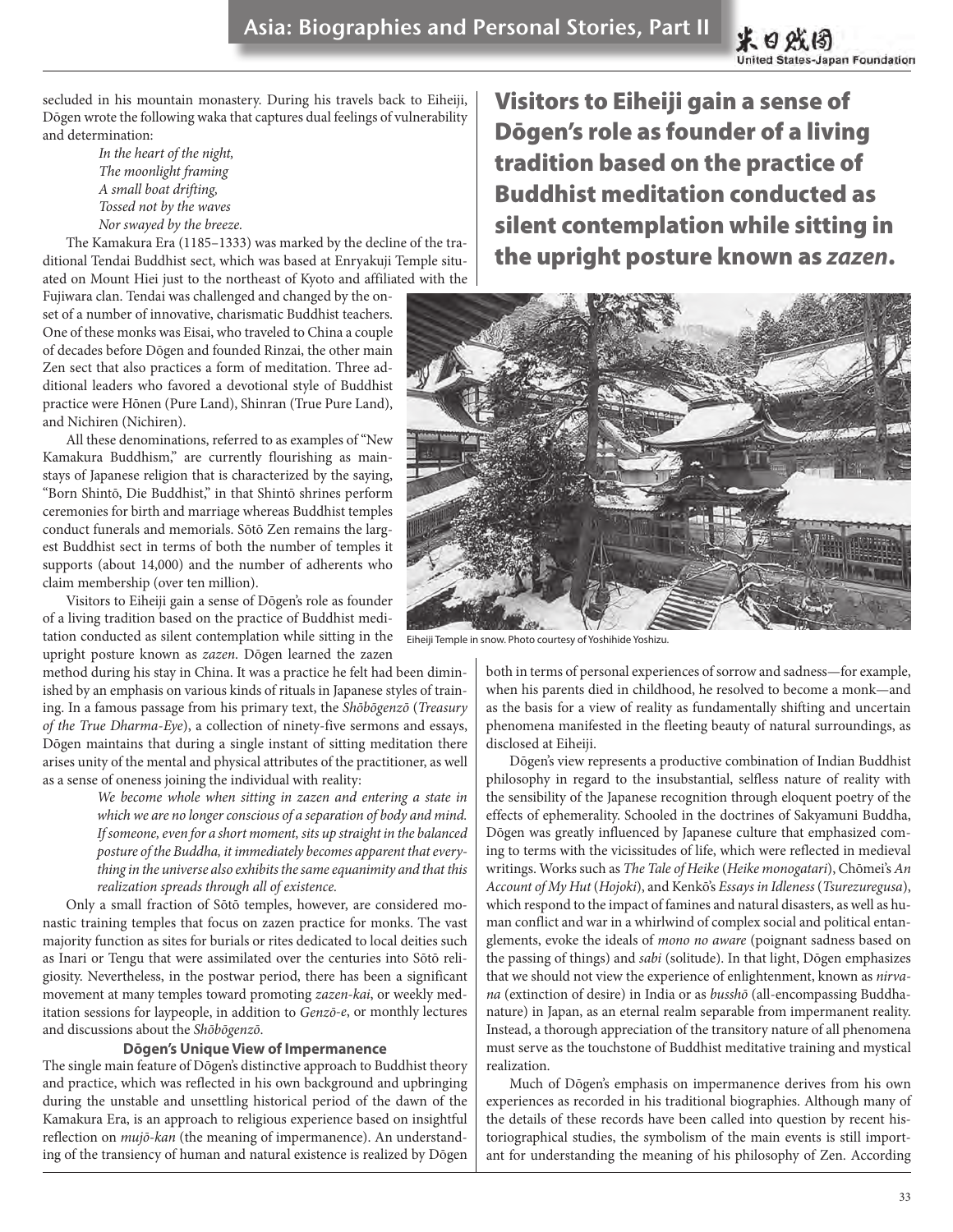## Asia: Biographies and Personal Stories, Part II



A panoramic view of the northern part of Fukui Prefecture, from the top of Mt. Murakuni in Echizen, Fukui. Photo by Osarusan. Source: *Wikimedia Commons* at http://tinyurl.com/nmgwvmf.

Dōgen seemed most content after he moved from the political strife occurring in Kyoto to the splendor of the Echizen Mountains, where he experienced a constant state of communion with the natural environment.

to the established accounts, Dōgen was born into an aristocratic family at a time when Japan was beginning to be plagued by ongoing civil warfare. He experienced profound sorrow and tragedy at an early age as his father, a prominent general, died when he was two and his beautiful mother, a mistress of the father, passed when he was seven. It is said that when he saw the smoke of the incense rising and vanishing during his mother's funeral, Dōgen was deeply moved by an awareness of the inevitability of death and the pervasiveness of impermanence.

The orphaned Dōgen had the opportunity through members of his noble family to be trained for a courtly career but decided to renounce ordinary life to seek Buddhist enlightenment at the age of thirteen. At first, he studied on Mount Hiei in the dominant Japanese Tendai sect, which held to the central doctrine of *hongaku* (original enlightenment), or the innate potentiality of all beings to attain the primordial Buddha-nature. However, Dōgen quickly felt a fundamental sense of "doubt" about the efficacy of this doctrine: if everyone is already enlightened in that they possess the truth of Buddha-nature, he wondered, then what is the need for sustained meditative practice as required by the Buddha's teaching?

Unable to resolve the doubt in Japan, Dōgen traveled to China, where the contemplative path of Zen (*Chan*, Chn) had become the dominant school during the Song Dynasty (960–1279). At first, Dōgen was disappointed in the laxity of Chinese monks, who failed to inspire him to resolve his uncertainty. Then, on the verge of returning to his native country unfulfilled, he met Rujing, who insisted on an unrelenting approach to meditation. Under the guidance of his new teacher, Dōgen attained an awakening experience of *shinjin datsuraku* ("casting off of body-mind"), or a spontaneous yet continuing process of liberation from all intellectual and volitional attachments, which signified the resolution of his doubt about the necessity of sustained practice. This occurred in a flash of insight when Rujing scolded the monk sitting next to Dōgen, who was slumbering during a prolonged session of meditation.

Back in Japan, Dōgen practiced in solitude for several years before he became leader of a thriving new group of followers. In addition to his

collection of sixty-three waka, Dōgen wrote several hundred verses in the style of *kanshi* (Chinese poetry) that are contained in the last two sections of his ten-volume *Eihei kōroku* (*Recording Sayings*). One of these from 1230 captures the feeling of serene reclusion, coupled with a restless longing to teach disciples:

> *How pitiful is life and death's ceasing and arising, I lose my way yet find my path as if walking in a dream. Even though there is still one thing left to do I must not forget, The deep grass of Fukakusa settles in the sound of the evening rain.*

According to recent interpreters, Dōgen's philosophy played a key role in the formation of the Japanese "religio-aesthetic tradition," for which spiritual ideals are expressed not so much in terms of doctrine or ritual but through the arts. Literature and painting are prized not as exemplary as art for art's sake but for instructing the audience in regard to the essence of religious experience. A modern commentator on this cultural development, Karaki Junzō, suggests that there are three levels of impermanence articulated in the religio-aesthetics of Japan. The superficial stage is marked by a sensation of change felt during everyday ups and downs that can cause frustration, futility, disappointment, or despair. A more profound level is an emotional response when, by confronting loss and regret at times of illness or dying faced by oneself or a beloved companion, a deep understanding of contingency, mortality, and limits comes into play. Karaki argues that Dōgen attained the supreme level through cultivating contemplative awareness of the impermanent nature of each and every person or thing by learning to transcend any fear of death while also overcoming a clinging or attachment to staying alive.

The standpoint of impermanence is expressed in Dōgen's essays on numerous Buddhist topics contained in the *Shōbōgenzō*, including chapters on the "Unity of All Beings and Time" ("Uji"), "Sounds of the Valleys, Colors of the Mountains" ("Keisei sanshoku"), and "Mountains and Waters Form the Sutras" ("Sansuikyō"). A central feature of aesthetic realization is Dōgen's use of poetic language, especially elaborate metaphor, and philosophical punning to convey a sense of contemplation that enhances the enlightenment experience of detachment from worldly concerns.

One of the main examples of Dōgen's creativity is the philosophical wordplay he makes on the term *uji* (also pronounced *arutoki*), which in everyday conversation means "sometimes." This word is composed of two *kanji* (Chinese characters) for "being" (*u*) and "time" (*ji*). In the "Uji" chapter of the *Shōbōgenzō*, Dōgen uses uji to imply the principle of the paradoxical unity of "all being as all moments of time." Beings, each existing in space and time, and times of every instance of past, present, and future, form wholeness so that the ordinary word "uji" means much more than the sum of its two parts.

Dōgen stresses that the unity of being-time does not function in the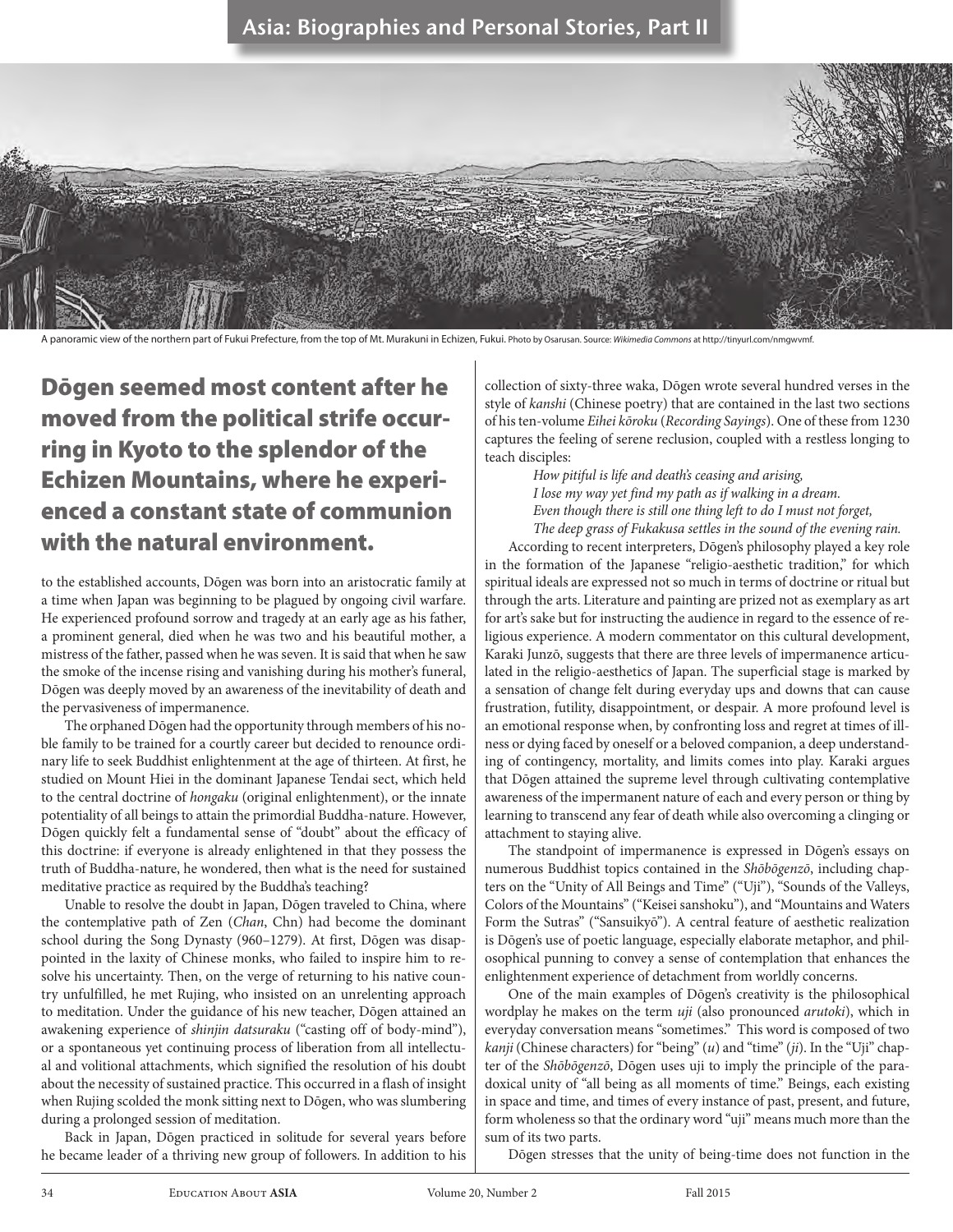human dimension alone, but is fully cosmic in encompassing all forms of existence, which is evident through awareness of the beauty of nature and the cyclicality of seasonal rotation. Like many Zen masters in China and Japan, as well as Far Eastern mystics of the Daoist and Shintō traditions, Dōgen seemed most content after he moved from the political strife occurring in Kyoto to the splendor of the Echizen Mountains, where he experienced a constant state of communion with the natural environment. In the following waka, he equates Buddha-nature with natural phenomena and expresses an aesthetic rapture in which the rushing stream is experienced as the voice of the living Buddha, while the mountain peak appears as his form:

> *Colors of the mountains, Streams in the valleys, All in one, one in all The voice and body Of our Sakyamuni Buddha.*

Dōgen's view of the fleeting quality of time is also conveyed in the waka titled "Impermanence" ("Mujō"):

> *To what Shall I liken this world of ours? Moonlight, reflected In dewdrops Shaken from a crane's bill.*

## **Dōgen, a Literary Figure?**

In 1968, Kawabata Yasunari, the first Japanese author to win the Nobel Prize in Literature, opened his acceptance speech in Stockholm by citing a waka composed by Dōgen. In the speech, "Japan, the Beautiful, and Myself (Utsukushii Nihon no watakushi),"<sup>3</sup> Kawabata commented on the profound influence of Zen aesthetics on his writing, beginning with Dōgen's verse on "Original Face" ("Honrai no memmoku"). This term suggests the fundamental essence of human nature that stands fully in harmony with the ultimate principle of Buddha-nature. First used in a famous story about one of the early leaders of Zen in China, Huineng, "Original Face," which is also referred to as "the look on your face before you were born," implies a quality that is uncorrupted by ignorance or attachment. As highlighted by a recent film biography of Dōgen titled *Zen*, in which a famous Kabuki actor movingly plays the religious leader, this verse was one of the pedagogical tools Dōgen used during his visit to Kamakura to preach to Hōjō Tokiyori, who was trying to reconcile his violent life as a warrior with Buddhist vows of nonviolence.

For Dōgen, the "Original Face" of humanity is found amid the beauty of nature and the cyclicality of the four seasons. In Edward Seidensticker's translation, the waka reads:

> *In the spring, cherry blossoms, In the summer, the cuckoo, In autumn, the moon, And in winter, the snow, clear, cold.*

This poem is notable, according to Kawabata, because "by a spontaneous though deliberate stringing together of conventional images and words, it transmits the very essence of Japan." Kawabata refers to "conventional images and words" in Dōgen's verse in that a simple connecting of seasonal imagery typical of medieval poetry evokes the ephemeral yet renewable quality of nature. Thus, the true essence of the person, or "original face," is one with the surroundings.

Based on an analysis of the rhetoric of the verse, it is possible to rethink Seidensticker's translation of "Original Face." An alternative translation is:

| Haru wa hana      | In spring, the cherry blossoms,     |
|-------------------|-------------------------------------|
| Natsu hototogisu  | In summer, the cuckoo's song,       |
| Aki wa tsuki      | In autumn, the moon, shining,       |
| Fuyu yuki kiede   | In winter, the frozen snow.         |
| Suzushi kari keri | How pure and clear are the seasons! |

In Japanese court poetry, suzushi often implies the serene and cool outlook—encompassing both objective appearance and subjective response—generated by phenomena that are not literally cold.

The aesthetic configuration of the waka, which reinforces its religious message, is primarily based on the multiple nuances of the adjective *suzushi* appearing in the final line. Suzushi can be taken to mean, as Seidensticker's version indicates, the physical characteristic or bodily sensation of the brightness and coldness of the snow. Yet that rendering, which suggests that suzushi merely amplifies *kiede* (frozen) in modifying snow, represents but one level of meaning. In Japanese court poetry, suzushi often implies the serene and cool outlook—encompassing both objective appearance and subjective response—generated by phenomena that are not literally cold. The term is used by the poet Tamekane, for instance, to describe the purity and coolness of the voice of the *hototogisu* (cuckoo), in which one kind of stimulation evokes the impression of another sensation. This phenomenon, called synesthesia, illustrates the underlying and complex interrelatedness of personal reaction and external stimulus, body and mind, and sensation and awareness.

In the revised rendition, suzushi refers neither to just the snow nor the observer, neither to the physical nor the mental. Rather, it suggests a lyricism that is rooted and yet unlimited by the forms previously portrayed in the poem. In this context, Dōgen uses the word suzushi in a religio-aesthetic way to comment on human involvement in the rotation of the seasons, or the immediate and renewable response to the perpetual cyclicality of four distinct yet overlapping phenomena. Thus, suzushi reflects the lyricism of the entire poem by expressing the primordial unity encompassing infinite diversity and the possibility for momentary change by modifying each of the seasonal images: the vivid colors and graceful scattering of spring flowers, the sharp cry of the cuckoo at dawn or dusk, the clarity and tranquility of autumn moonlight, and the purity of freshly fallen snow.

Like many other classic Zen masters, Dōgen was a reluctant writer of verse. In fact, he is probably better known for saying in a collection of sermons called *Shōbōgenzō zuimonki:* "Zen monks are fond of literature these days, finding it an aid to writing verses and tracts. This is a mistake . . . Yet no matter how elegant their prose or how exquisite their poetry might be, they are merely toying with words and cannot gain the truth." Dōgen uses a waka to convey mixed feelings about composing poetry and about the way his expressions are received by the audience:

*Will their gaze fall upon The petals of words I utter, Shaken loose and blown free by the spring breeze As if only the notes Of a flower's song?*<sup>4</sup>

An intriguing example of Dōgen's Chinese poetry further highlights the intricate feelings of exaltation about religio-aesthetic inspiration combined with regret for allowing himself to be distracted by literary pursuits:

| Jiŭ shè rénjiān wú aìxī   | Living in the world for so  |
|---------------------------|-----------------------------|
|                           | long without attachments,   |
| Wénzhāng bĭyàn jì pāo lái | Since giving up using paper |
|                           | and pen.                    |